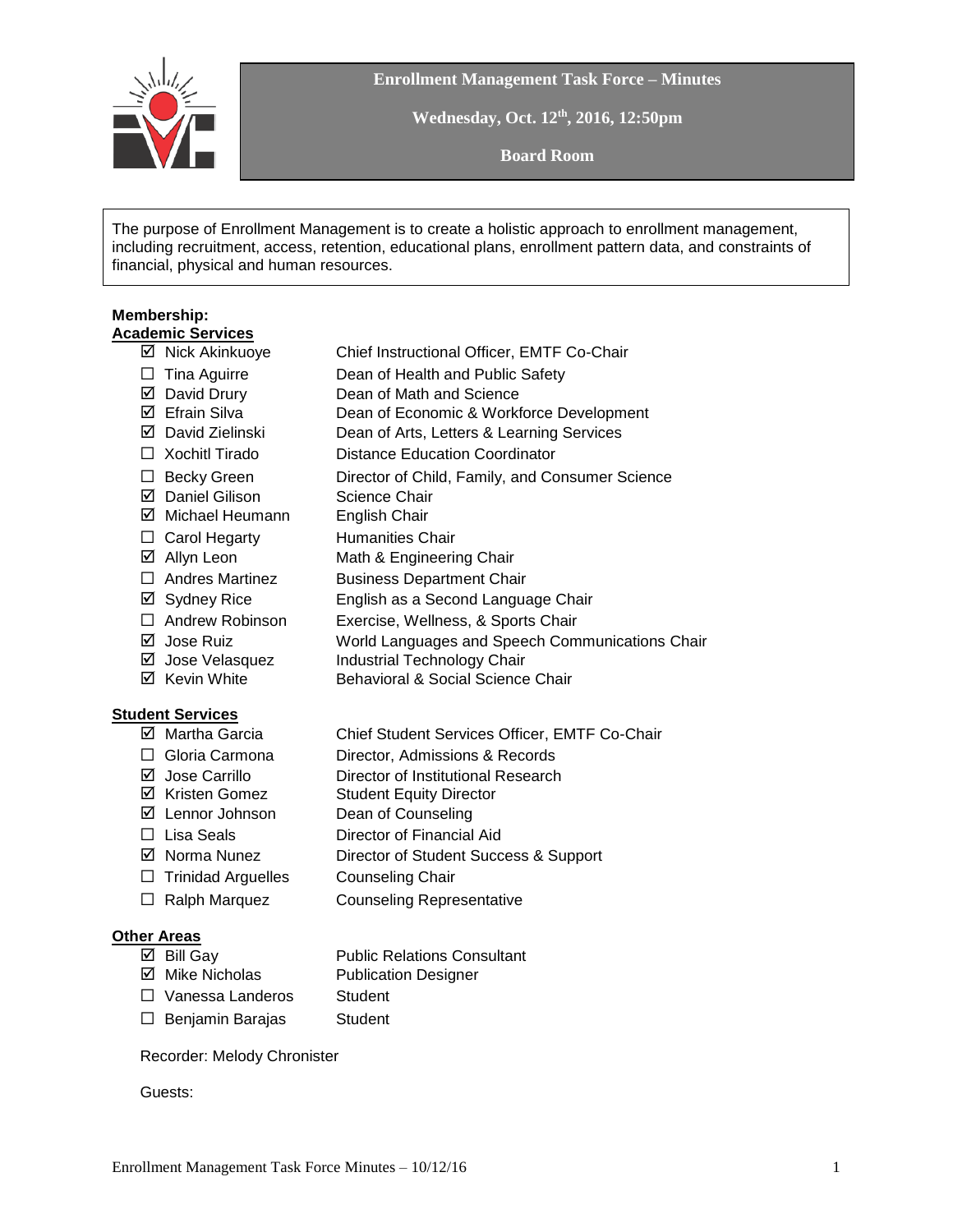

**Enrollment Management Task Force – Minutes**

**Wednesday, Oct. 12th , 2016, 12:50pm**

**Board Room**

## **I. Call to Order**

The meeting was called to order at 12:53pm.

### **II. Discussion – Institutional Effectiveness Partnership Initiative**

Prior to this meeting, Co-Chair Akinkuoye met with the Deans to review the objectives of the IEPI grant. The objectives were shared with the group. For enrollment management, the objectives were assigned to three unique teams:

**Team One:** Increase the scope of professional development related to enrollment management. Team Leaders: David Drury and Tina Aguirre

**Team Two:** Capture sustainable enrollment. Team Leader: Efrain Silva

**Team Three:** Offer dual enrollment based on demand and outreach to specific population to augment FTES. Team Leaders: Co-Chair Martha Garcia, Lennor Johnson and David Zielinski

Co-Chair Akinkuoye asked for each committee member to volunteer for one of the three teams.

Those that were absent were assigned to a team. The final team make-up is as follows:

**Team One Volunteers (6):** Everardo Martinez-Inzunza, Kevin White, Michael Heumann, Daniel Gilison, Allyn Leon, Carol Hegarty

**Team Two Volunteers (7):** Jose Ruiz, Bill Gay, Jose Velasquez, Kristen Gomez, Jose Carrillo, Mike Nicholas, Becky Green

**Team Three Volunteers (7):** Norma Nunez, Sydney Rice, Trinidad Argüelles, Andres Martinez, Gloria Carmona, Ralph Marquez, Lisa Seals

Action steps and how progress will be measured for each objective were reviewed. The IEPI group will return on November  $30<sup>th</sup>$ . Reviewed the funding allocation for each objective. Enrollment management has \$20,000 allocated.

The enrollment management academy will occur in the spring 2017. The remaining objectives were reviewed; to see how they are tied to the identified teams.

Co-Chair Akinkuoye briefly reviewed the other IEPI objectives that fell outside of enrollment management, so that the team understands the scope of the IEPI grant in its entirety.

Reviewed responsibilities of the area leads according to the grant. This includes developing a timeline for each action step, as well as complete quarterly reports to submit to the Instruction Office.

Reporting periods are listed below. Reports are due 7 days following the end of the given quarter, so that it may be consolidated into one report for submission to the state.

10/05-12/31